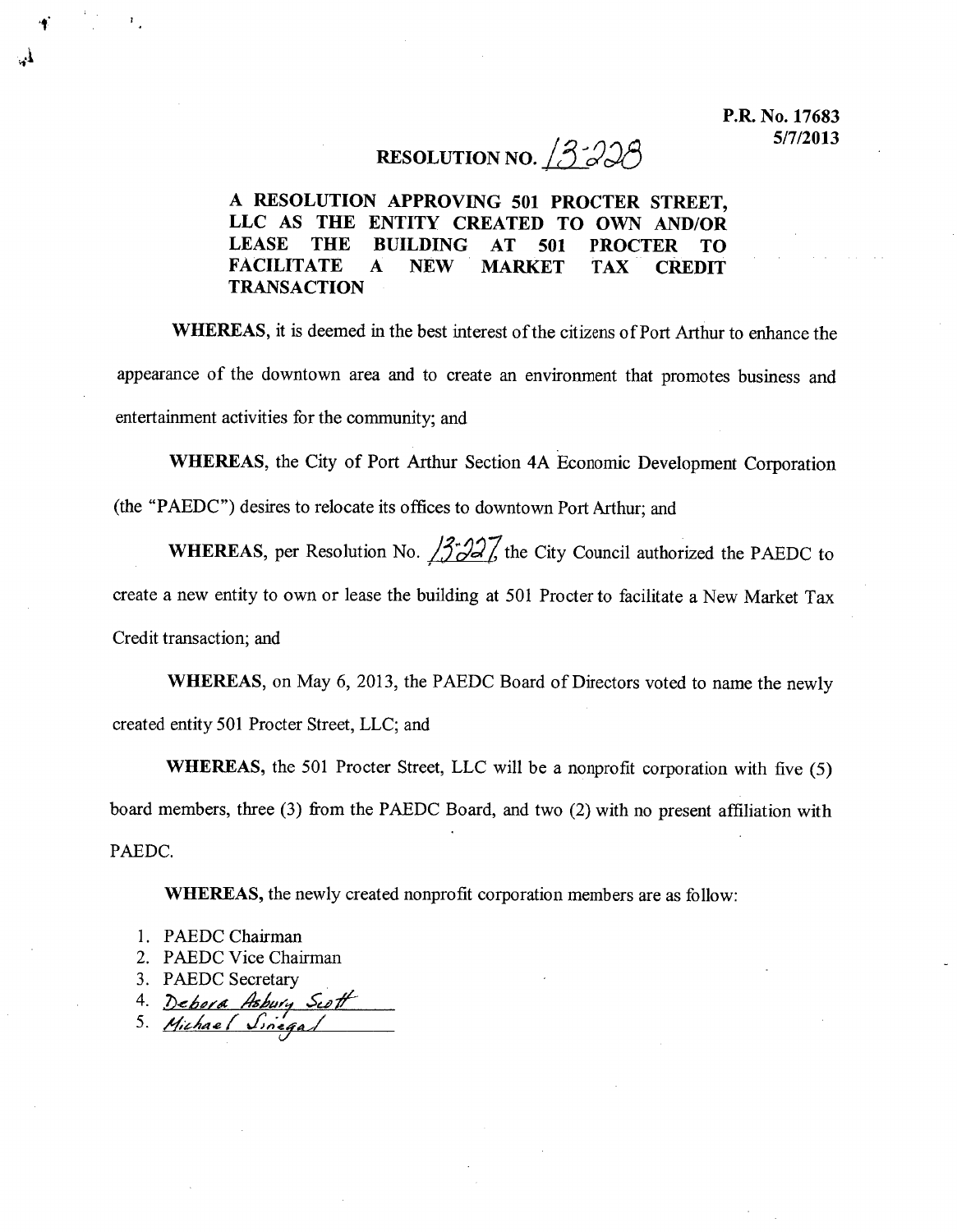**NOW THEREFORE, BE IT RESOLVED BY THE CITY COUNCIL OF THE CITY OF PORT ARTHUR, TEXAS:**

**Section 1.** That the facts and opinions in the preamble are tme and correct.

**Section 2.** That the City Council authorizes the newly created entity to own and/or lease the building located at 501 Procter Street and facilitate New Market Tax Credit transactions. Further, the City Council authorizes that the newly created entity be named 501 Procter, LLC.

**Section 3.** That a copy of the caption of this Resolution be spread upon the Minutes of the City Council.

**READ, ADOPTED AND APPROVED** on this  $\frac{\partial V}{\partial x}$  day of  $\frac{\partial V}{\partial y}$  (A.D., 2013, at a Meeting of the City Council of the City of Port Arthur, Texas, by the following vote: AYES:  $\mathcal{A}$ .<br>! I Mayor\_ *Y AVNC*l; *I MAYOR\_ T D*& L Councilmembers *tvnd~M-J.*

NOES: *AJ~.*

..•~

"--\  $N$ *elvis 1 river* 

**Deloris "Bobbie" Prince, Mayor**

ATTEST:

**Sherri Bellard, City Secretary**